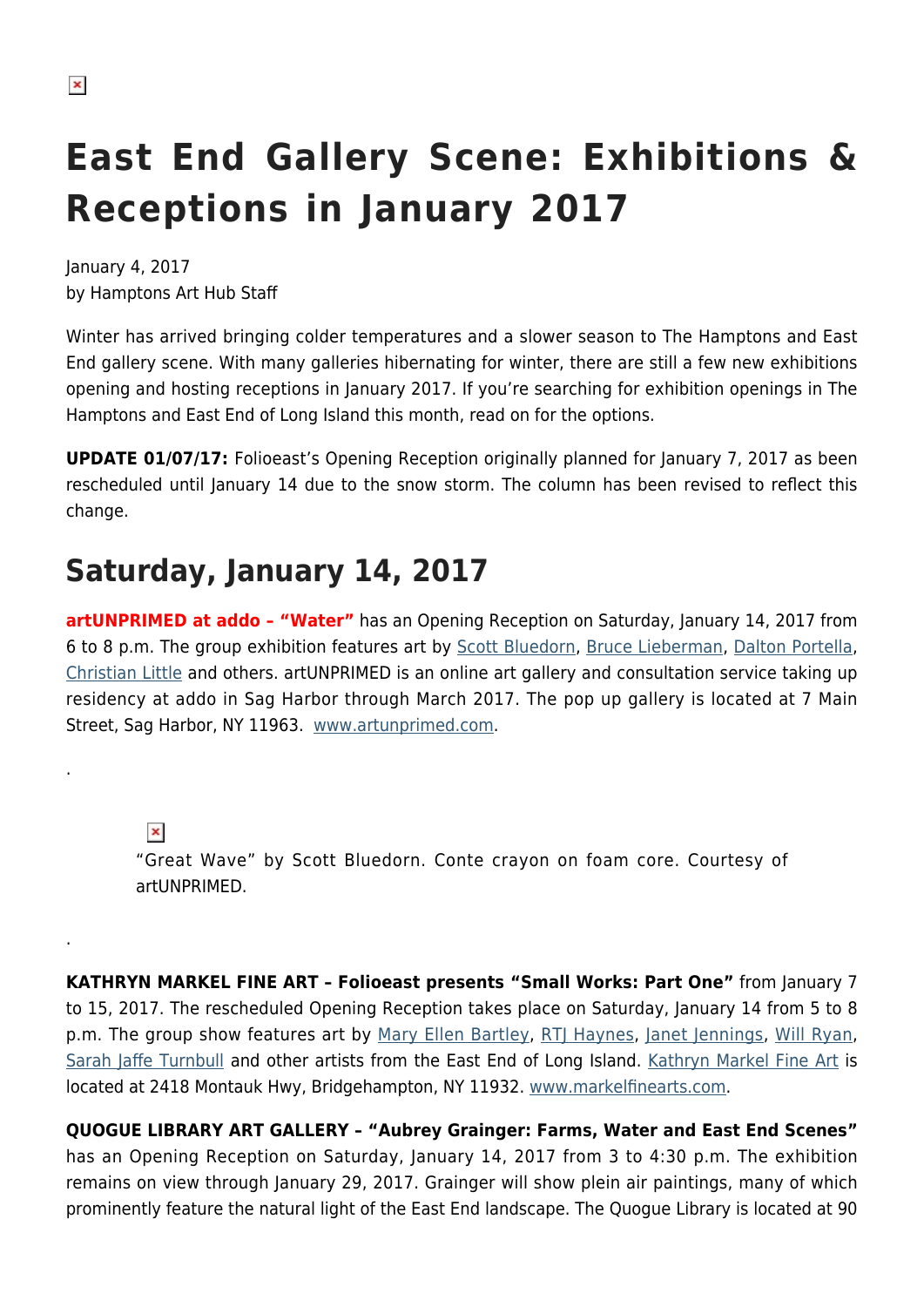Quogue Street, Quogue, New York 11959. [www.quoguegallery.org](http://www.quoguegallery.org).

**SARA NIGHTINGALE GALLERY – "Namibia: Exploring Endangered Species through Photography"** has an Opening Reception on Saturday, January 14, 2017 from 5 to 7 p.m. The exhibition remains on view through February 8, 2016. The show features photographic work by Aaron Kresberg, a student at the Ross School in East Hampton. Proceeds benefit the Rare and Endangered Species Trust (RARE). The reception serves as the Grand Opening of the gallery's new location, 26 Main Street, Sag Harbor, NY 11963. [www.saranightingale.com.](http://www.saranightingale.com)

# **Friday, January 20, 2017**

**KATHRYN MARKEL FINE ART – Folioeast presents "Small Works: Part Two"** from January 20 to 31, 2017. The Opening Reception takes place on Friday, January 20 from 5 to 8 p.m. The group show features art by [Roisin Bateman,](https://hamptonsarthub.com/2014/10/30/roisin-bateman-2/) [Sue Heatley](http://sueheatley.com/home.html), [Christine Matthai,](https://hamptonsarthub.com/directory/artists/hamptons-east-end/christine-matthai/) [Maeve D'Arcy](http://maevedarcy.com/home.html) and other artists based on the East End. [Kathryn Markel Fine Art](https://hamptonsarthub.com/gallery-guide/kathryn-markel-fine-arts/) is located at 2418 Montauk Hwy, Bridgehampton, NY 11932. [www.markelfinearts.com.](http://www.markelfinearts.com)

#### **Saturday, January 21, 2017**

**ASHAWAGH HALL – "Two Visions"** has an Opening Reception Saturday, January 20, 2017 from 4 to 8 p.m. The exhibition features photographs by Joel Lefkowitz and paintings by Haim Mizrahi. The weekend only show is open Friday from 5 to 8 p.m.; Saturday from 4 to 8 p.m. and Sunday from noon to 5 p.m. A poetry reading takes place on Sunday at 2 p.m. Ashawagh Hall is located at 780 Springs Fireplace Road, East Hampton, NY. [www.ashawagh-hall.org](http://ashawagh-hall.org/).

## **Friday, January 27, 2017**

**EAST END ARTS – "My Unique Style"** has an Opening Reception on Friday, January 27, 2017 from 5 to 7 p.m. The exhibition remains on view through March 3, 2017. The Open-Call exhibition prompted painters, photographers, sculptors and poets to submit a piece that demonstrates their signature style. [East End Arts Gallery](https://hamptonsarthub.com/gallery-guide/east-end-arts/) is located at 133 E. Main Street, Riverhead, NY 11901. [www.eastendarts.org.](http://www.eastendarts.org)

**ROMAN FINE ART – "Elektra KB, Deconstructing Borders: The Flux of Dissent"** has an Opening Reception on Friday, January 27, 2017 from 6 to 8 p.m. The exhibition remains on view through February 19, 2017. The show features work by [Elektra KB](http://www.elektrakb.com/) that speaks to issues about migration, transculturality and a sense of place, informed by the experience of migrant women. Roman Fine Art is located at 66 Park Place, East Hampton, NY 11937. [www.romanfineart.com](http://www.romanfineart.com).

### **Saturday, January 28, 2017**

**JANET LEHR FINE ART – "The Big Picture Group Show"** has an Opening Reception on Saturday, January 28, 2017 from 6 to 8 p.m. The exhibition features large format works by contemporary and modern masters. Janet Lehr Fine Art is located at 68 Park Place, East